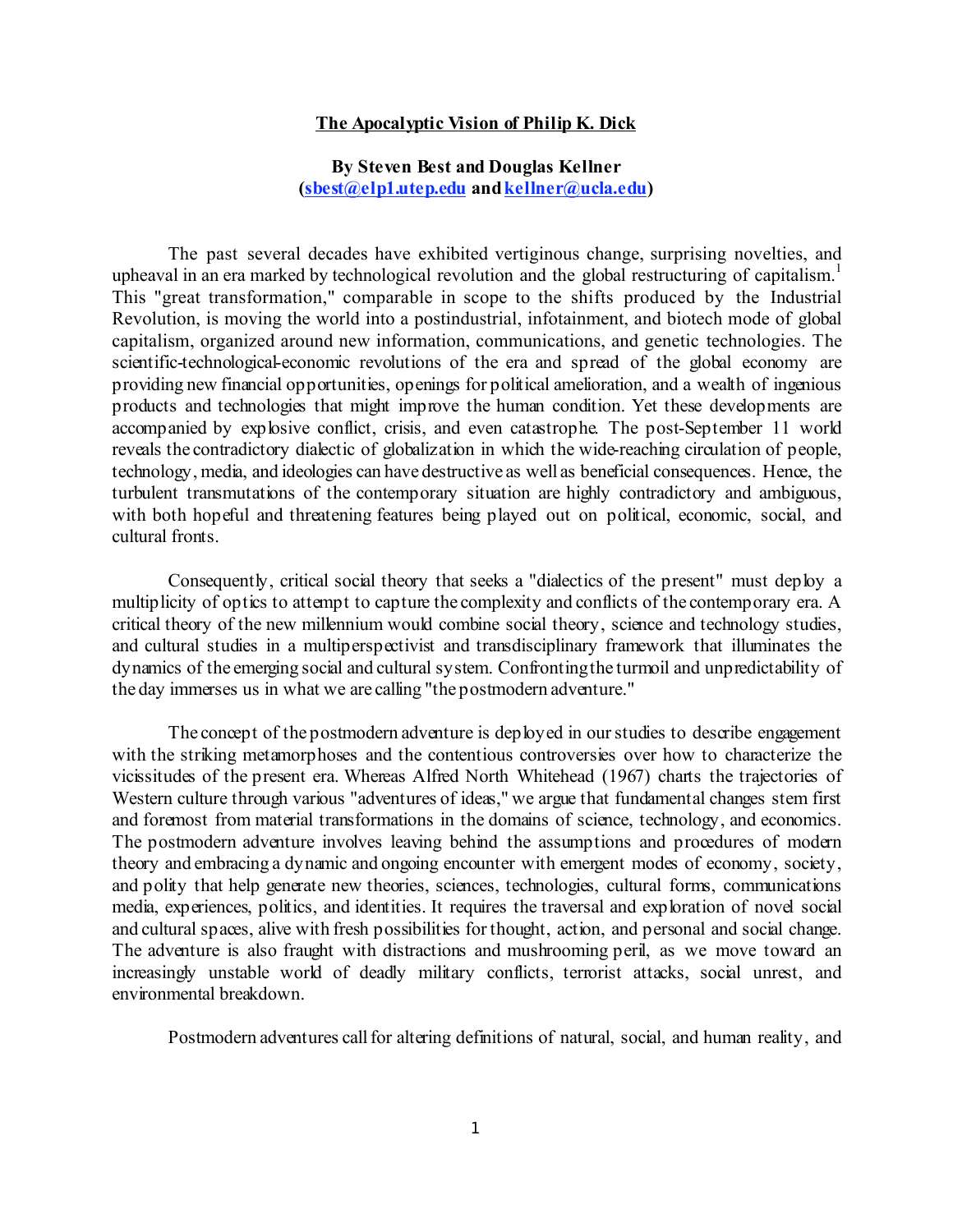developing innovative modes of representation, mapping, and practice. Capturing the dynamics, novelties, and conflicts of the postmodern adventure requires diverse types of representations, including theory and science, art and media culture, quantitative and qualitative, descriptive and normative, ethical and political, and utopian and dystopian modes. We argue that multiple chartings are relevant, indeed necessary, for distinct domains of social reality and specific social contexts, and that it is thus a pragmatic question concerning which modes of representation should be used in particular constellations. Contemporary maps of the new technoculture and configurations of global capitalism would do well to deploy the resources of both "theory" and "fiction," since each provides key illuminations of social experience from different vantage-points that supplement and complement each other. Because of their unique ability to dramatize present and future conditions of social life, science fiction maps are indispensable to critical theory and cultural studies.

While critical social theory provides maps of constellations of class, race, and gender within analysis of dominant social relations and the major constituents of social systems, science fiction (SF) portrays radical otherness and discontinuity, modes of representation appropriate to the postmodern adventure that unfolds in the space between modernity and a new era. Indeed, with increasingly surreal scientific and technological developments -- ranging from frozen embryos and transgenic species to cloned animals and space travel -- the distance between science fiction and science fact is collapsing. Few writers have captured this amalgamation as vividly as Philip K. Dick, whose farsighted writings embody powerful visions of a hi-tech world collapsing boundaries between technology and the human. He portrays tendencies in the present that will lead to future affliction, forecasts entropic decay of nature and society, and dissolves society and reality into grotesque configurations, in which ordinary categories of space, time, and reality are ruptured. Dick drafts fantastic technological worlds with strange forms of media culture and art, simulacra, and a collapse of the boundaries of modernity that anticipate conceptions of hyperreality, implosion, simulation, and the virtual found in later French postmodern theory, such as Baudrillard and Virilio.

### **From the ColdWar to the Space Race**

Our present social continuum is disintegrating rapidly; if war doesn't burst it apart, it obviously will corrode away ... to avoid the topic of war and cultural regression is unrealistic and downright irresponsible. Philip K. Dick

Since science fiction concerns the future of human society, the worldwide loss of faith in science and in scientific progress is bound to cause convulsions in the SF field. This loss of faith in the idea of progress, in a 'brighter tomorrow,' extends over our whole cultural milieu; the dour tone of recent science fiction is an effect, not a cause. Philip K. Dick

An apocalyptic imagination emerged after World War Two which accompanied the genesis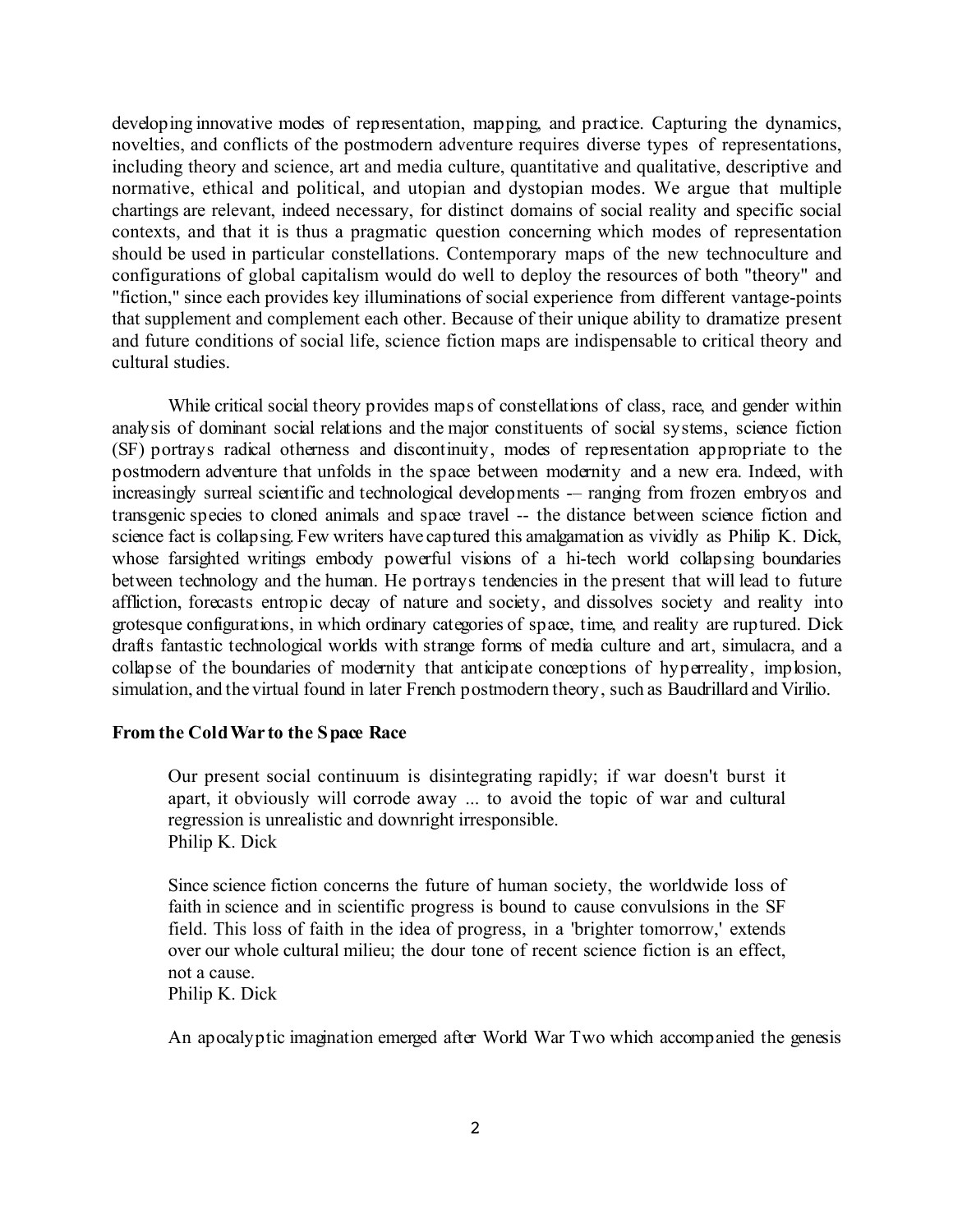of postwar SF, politics, and culture. After Hiroshima, people were haunted by fears of nuclear annihilation, as visible in popular literature and media culture of the day. In particular, science fiction writers like Philip K. Dick, Bernard Wolfe, J.G. Ballard, and others attempted to imagine and represent the aftermath of nuclear holocaust, the greatest conceivable catastrophic event ever unleashed by and upon the human species.

Ironically, while science and technology are key driving forces of the postmodern adventure, skepticism toward them has decisively shaped contemporary culture and consciousness. The decline in grand narratives of progress that Lyotard (1984) popularized and promoted is grounded in sustained questioning of the forces of science, technology, and Enlightenment as instruments of social advancement and enrichment. Throughout the modern era, science and technology have been taken as the primary vehicles of progress, as themajor promoters of human well-being, and as prime social goods. The loss of faith in them ensues in part from the perceived dangers to the human species resulting from uncontrolled industrial-technological overdevelopment. In particular, highly destructive military technology and the creation of societies of bureaucratic domination and manipulation raise questions as to whether science and technology are really instruments of progress and emancipation or domination and destruction.<sup>2</sup>

The explosion of the atom bomb and subsequent development of a deadly nuclear arsenal which could destroy the world was the great catalyst in questioning the value of science and technology and the modern civilization they produced. The possibility of the destruction of the human species and life on earth promoted an apocalyptic imagination that portrayed the human species coming to an end. Cautionary warnings concerning potential misuse of science and technology have become a defining feature of the best imaginative fiction of our time.

Indeed, it is novelists likeThomas Pynchon, SF classics likeH.G. Wells and Philip K. Dick, and cyberpunks like William Gibson that best come to terms with the consequences of science and technology and the earth-shattering transformations that we are undergoing.<sup>3</sup> Thus, to supplement and illustrate the ideas of a critical theory of science and technology, one should go not only to sociological theory, and science/technology studies, but also to visionary writers, especially the masters of science fiction. Arguably, literature can powerfully and concretely embody representations of the products and effects of technoscience, what it does to human beings, how humans and technology are merging, and what novel environments and modes of life science and technology are creating. Since so-called hi-tech is itself the embodiment of a futuristic imagination that is in many ways quite fantastic, the best SF writers capture the drama, the texture, the look and feel, and the impact of technology on human beings. SF is thus an avant-garde form of the postmodern adventure, a mode highly suited to representation of original forms of science, technology, and technocapitalism.

While H.G. Wells carried through a crucial science-fiction breakthrough, Philip K. Dick emerges in our reading as the poet laureate of the postmodern adventure in his bleak and brilliant portrayals of the future of global capitalism, interplanetary space travel and colonization, and the merging of humans and technology.<sup>4</sup> Dick's stories and novels pursue the SF logic of "what if?" --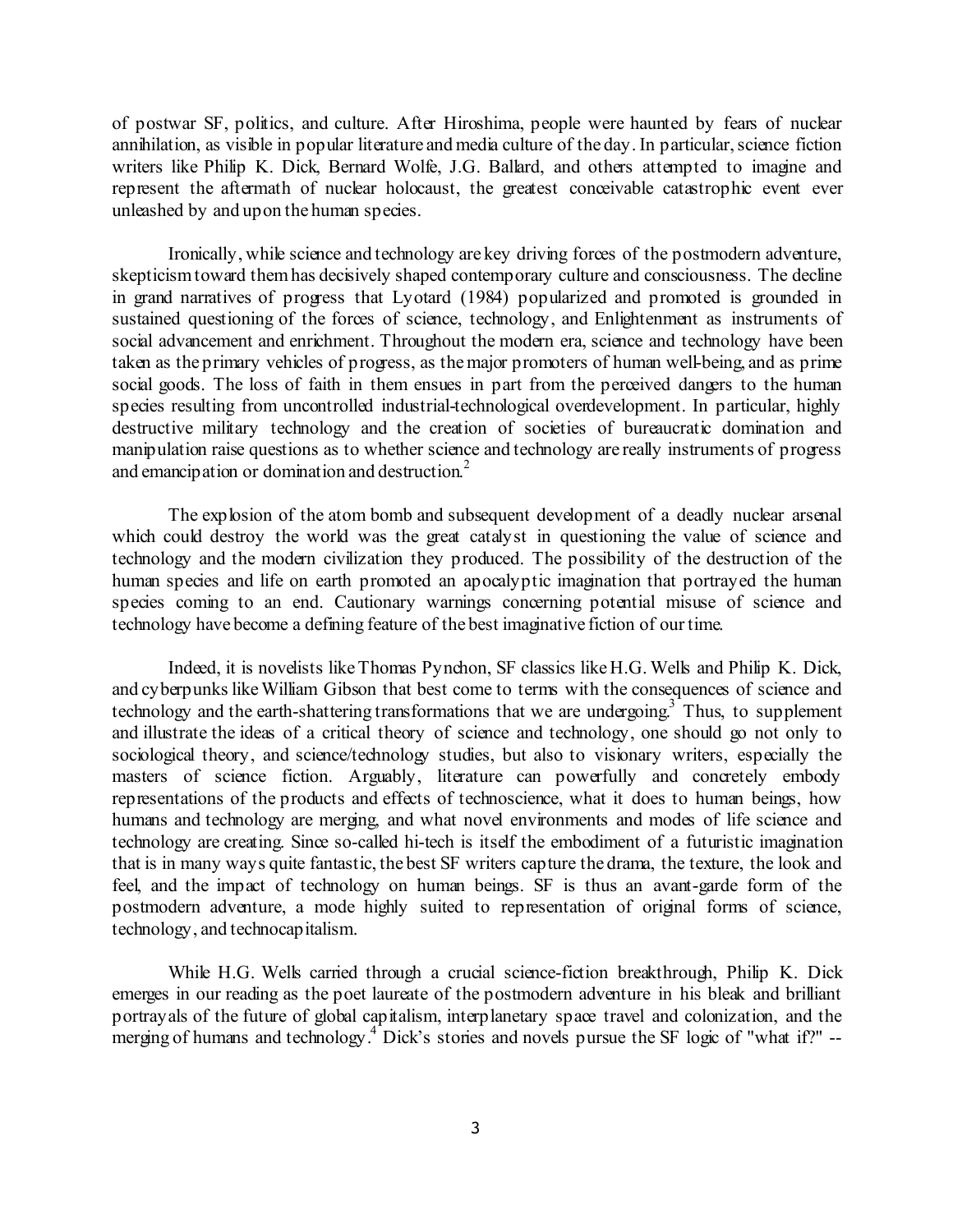taking a premise about current social development and following through to its possible conclusions. Eschewing the hard science approach of Asimov, Clarke, and Heinlen, Dick was more interested than other SF writers of his time in the philosophical interrogation of reality, the decline of human and social values, and providing warnings against future catastrophes of the human species and natural world.

Astonishingly prolific, amazingly inventive, and always visionary, Dick, in his best works, attempts to measure the fallout of a proliferating technological society and to project foreboding visions of possible futures, as he extrapolates fromcontemporary economic, technological, political, and cultural developments. Like cyberpunk, which he anticipates and influenced, Dick sets his fantasies within a world drawn from current configurations of global capitalism and the Cold War. His writings reveal deep fears of war, social breakdown, nuclear Armageddon, and military technology and political tensions escalating out of control. He portrays a future in which demagogues usemedia culture to manipulate and dominate underlying masses of people, and where the development of cybernetic systems results in a society where humans are mastered by machines, technology, and in some cases superior species. Hence, the collapse of humans and technology and a posthuman threat to individuals in technocapitalism are core themes of Dick's work.

Typically, Dick's narratives do not have happy endings. Deeply disturbed by German fascism, he often sketches out totalitarian societies ruled by demagogues and authoritarians. More prescient than other writers of his day in regard to the dynamics of global capitalism, Dick portrays corporate forces using technology to exploit and control the underlyingpopulation. Further, he was one of the first SF writers to explore a new virtual technoculture, in which the distinction between reality and illusion, the real and the virtual, implodes.

The strong undercurrents of pessimism in Dick's work respond to Cold War conformity and stabilization in his 1950s and early 1960s writings, and then to the defeat of the counterculture, of which he was a precursor and participant, by the 1970s. While characters in his writings often manage to see through the socially-manufactured illusions that stabilize the oppressive societies depicted, they are usually unable to do anything, and their revolt appears futile. Nuclear apocalypse haunts his work, and Cold War geopolitics are in the background of his novels that display ordinary people threatened by political and technological forces beyond their understanding and control.

Whereas in the Star Trek sagas, and for scientists and visionaries like Carl Sagan, space travel is an object of poetic rapture, portrayed as the next stage in the drama of human evolution, for Dick it is inherently ambiguous and potentially catastrophic. Although these contrasting perspectives on the future see space travel as an inevitable outgrowth of science, technology, industry, and capitalism, Dick has grave worries about space technologies in the historical context of nuclear weapons, Cold War rivalries, global power politics, and predatory capitalism. Dick's epics of space colonialism, like Martian Time-Slip (1964), depict class hierarchies and forms of political and technological domination developed on Earth replicated in the space colonies. His novel The Three Stigmata of Palmer Eldridge (1965) shows colonizers becoming addicted to drugs to overcome the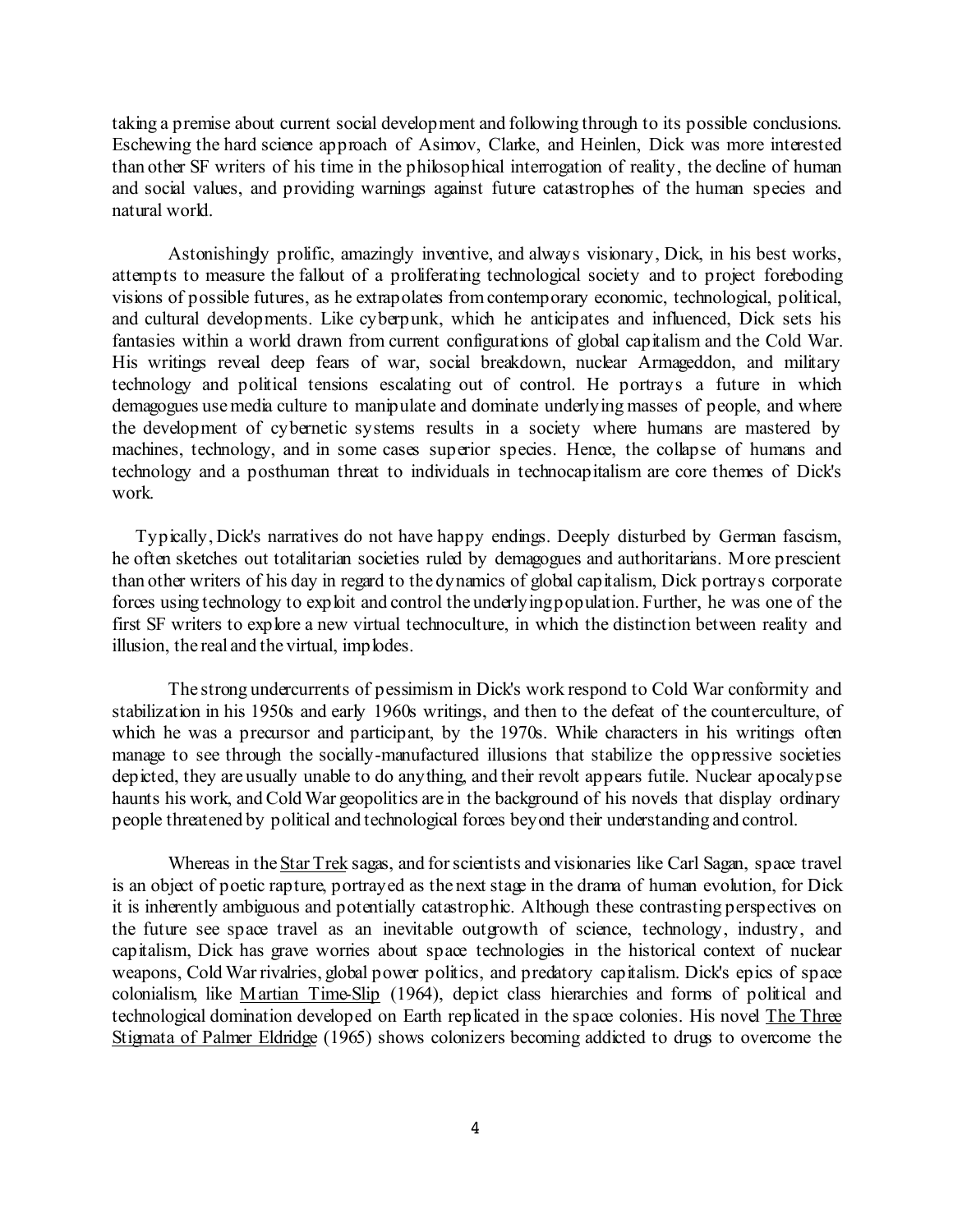bleak conditions of life on other planets.

Moreover, the aliens who populate his voluminous short stories and novels are rarely benign. Sagan, of course, imagines alien intelligence in positive ways in the manner of Steven Spielberg, while the Star Trek saga projects narratives which imply that worldly class, gender, race, and power issues can be transcended at escape velocity. Dick, by contrast, portrays alien species who threaten to dominate and destroy humans, as well as depicting humans producing new forms of life and technology that might also overpower and devastate them in societies that combine gender, race, and class hierarchies and oppression.

Whereas the technocratic imaginary of our time sees science and technology as forces of inevitable human progress, Dick is deeply skeptical of their impact, especially when in the hands of dark and destructive social groups, like, in his perception, the police, the military, or corrupt politicians. To give an example of fears of military technology going out of control fromthe treasurehouse Dick's early short stories, his 1952 fable "The Gun" deals with a space ship encountering a strange planet giving off intense nuclear radiation (Dick 1987a). As the ship draws close to the planet, the crew sees what appears to be a destroyed city and are shot at and forced to land. The crew is horrified at the evidence of interspecies war and looks around and finds a gun programmed to shoot at any intruder. The desolate planet seems devoid of life and appalled at the indiscriminate violence generated by this weapon, they disable the gun and discover a cache of literature, films, and cultural artifacts below the surface. As they philosophize over how terrible the destruction of this planet was, we too are led to imagine the possible demise of our own earth with its rich cultures and biodiversity. The crew is then startled to observe the emergence of robotic carts loaded with repair material and an atomic warhead moving toward the destroyed gun. This figure evokes an image of a cyberneticmilitary apparatus ready to repair the gun, so that it can again wreak its devastation in a self-perpetuatingtechnological system dedicated to interminable war and destruction.

Dick's 1952 story "Second Variety," which was made into the movie Screamers in 1996, presents a barren post-nuclear war landscape, in which the two surviving superpowers continue in futile warfare on earth and its colonies (Dick 1987b). The U.S. forces have created a type of robotic weapon, much like the insectoid smart machines used to explore Mars and developed by MIT scientist Rodney Brooks. These intelligent weapons kill those who do not have electronic deterrence devices. As the story progresses, it surfaces that these smart machines have created humanoidappearing killing devices, and after presumably eliminating two known varieties, the remaining humans learn that another "second variety" has been devised, and the plot turns around which of the "human" charactersis really a murderous android, anticipating the themes of Dick's later works.

The same year that these stories appeared, a number of cautionary warnings concerning the future were published in the field of SF. Bertrand Wolfe's Limbo (1952) delineated a frightening post-holocaust hi-tech world.<sup>5</sup> Taking Wells' biosurgerical projection The Island of Dr. Moreau to a higher level, Limbo (1952) goes further in depicting the reconstitution of the human, showing individuals weary of war in a cybernetic society agreeing to amputation of their arms and legs -- and sometimes sexual organs. In Wolfe's bizarre tale and cult classic, after a devastating nuclear Third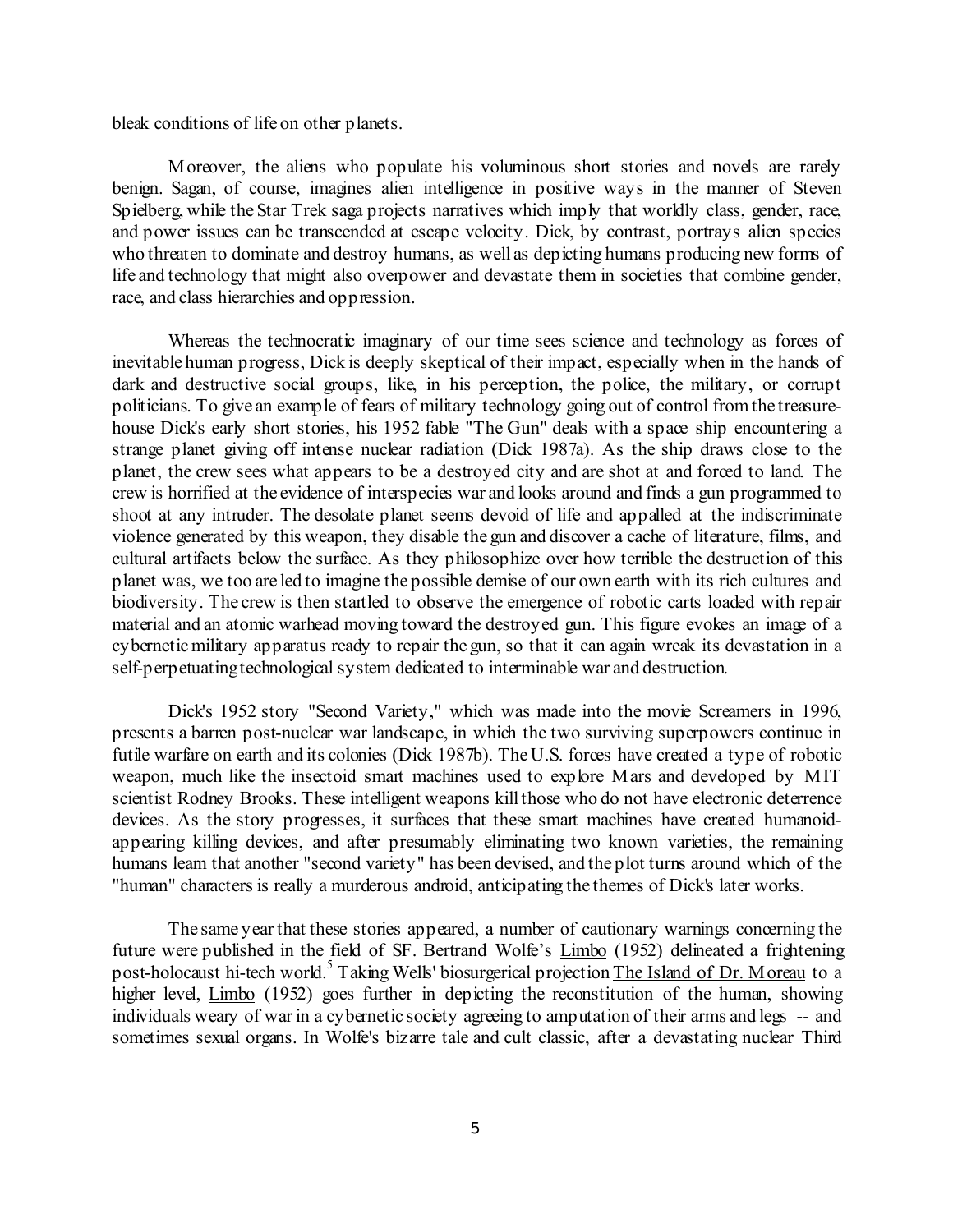World War, individuals join a pacifist "Immob" movement that rewards individuals for amputating limbs. Using slogans like "No Demobilization without Immobilization," or, "No Pacifism without Passivity," the Immob movement compensates the voluntary amputees (volamps) with social prestige and special benefits, an ironic parody of the Welfare State. Cyberneticists in turn invent prostheses which happen to empower the volamps, making them physically superior to humans, and thus an ironic figure of the posthuman. Satirizing the cybernetic project of reconstituting humans and society, Wolfe portrays a society where science and technology redefine and reconstitute the very structure and boundaries of human beings, creating new fusions of humans and technology, and thus a new type of technohumans, as well as technological control systems.

Both Dick and Wolfe linked cybernetics to war and fear of military technology spiraling out of control, creating a nuclear apocalypse, or simply coming to dominate human beings and their society. Obviously, both were aware, through Norbert Wiener and others, of the military origins of cybernetics, of how during World War Two a new science of information theory, and new communications and military technologies, emerged -- including the computer and cybernetics theory and practices (see Edwards 1996 and Hayles 1999).

Dick was also obsessed with the rise of new forms of totalitarian police states and in his 1954 story "TheMinority Report" (produced and reconfigured in a 2002 film by Steven Spielberg), Dick sketched out a future society in which the police employ "precogs" who can see the future and arrest suspects before a crime is committed (Dick 1987b). This system is challenged by the possibility that one of the precogs willissue a "minority report," that concedes the suspect may not be guilty. The story provides an interesting anticipation of the Bush administration's "Total Information Awareness" computer data base program that would supposedly enable the police to arrest "terrorists" before they had committed any crimes, based on their data profiles and computer analysis.

Dick's SF and fantasy stories also interrogate and break down boundaries between humans, animals, and inanimate objects. Stories like "Roof" take the point of view of a dog and other tales anthropomorphize both animals and objects, some showing humans becoming animals or objects, as the boundaries between species and things become more porous and permeable. Dick's writings frequently present events from multiple points of view, making Dick a precursor of postmodern multiperspectival vision. In his now classic SF novels, Dick deals with the invention of androids which put in question the borders between reality and simulation, technology and the human, as in Do Androids Dream of Electric Sheep? (1968), the basis of the cult film Blade Runner (1982).

To properly grasp themany dimensions of Dick's amazing oeuvre, onemust read him in the context of the pulp science fiction genre in which his work was initially conceived and written, the socio-historical environment in which he wrote, and the philosophical and aesthetic dimensions of his work. On one level, Dick is one of the most comical, outrageous and engaging SF writers of his generation who published hisshort stories in themajor SF journals and almost all of his major novels with SF paperback publishers. While our focus will be largely philosophical and theoretical, Dick's works are often extremely humorous and wildly inventive, full of whacky characters, intriguing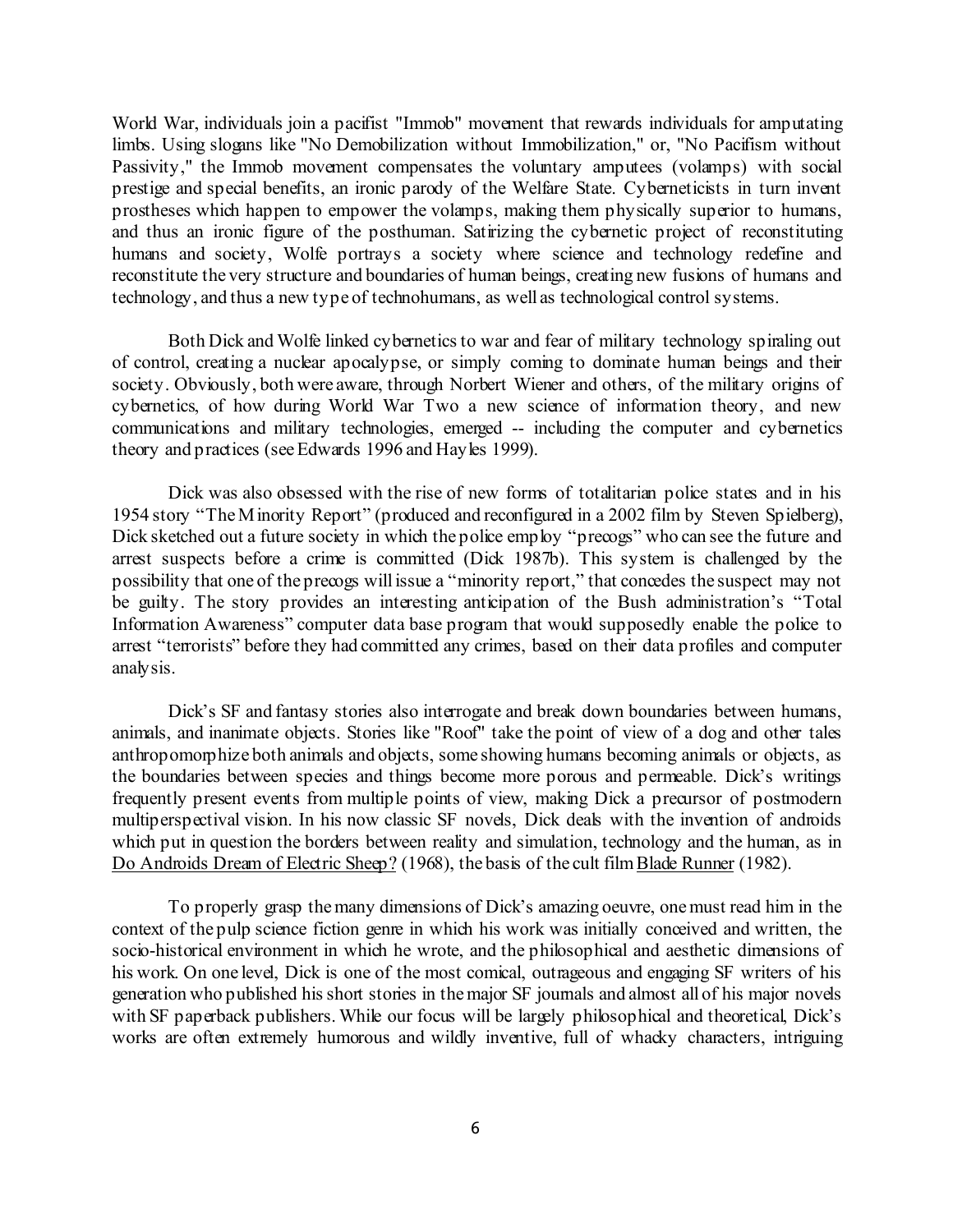situations, and original and illuminating images and ideas. <sup>6</sup> Our reading of Androids, however, will spotlight Dick's views on commodification, technology, and the fate of the human being, other species, and the natural environment under the conditions of a global and militarist capitalism.

## **Androids, Humans, andEntropy**

My grand theme -- who is human and who only appears (masquerades) as human? Unless we can individually and collectively be certain of the answer to this question, we face what is, in my view, the most serious problem possible. Without answering it adequately, we cannot even be certain of our own selves. I cannot even know myself, let alone you. So I keep working on this theme; to me nothing is as important a question. And the answer comes very hard. Philip K. Dick

The greatest change growing across our world these days is probably the momentum of the living towards reification, and at the same time a reciprocal entry into animation by the mechanical. Philip K. Dick

It is perhaps Dick's Do Androids Dream of Electric Sheep? that provides his most compelling apocalyptic vision, which also exemplifies the prototypically Dickian themes of the implosion between the real and the artificial, humans and technology, and natural reality and simulation in a hi-tech world. In the plot of the novel, which is significantly different from the film Blade Runner that is loosely based on it, Rick Deckard, an android bounty hunter, craves above all else to own real animals, instead of his electric artificial ones. The novel's narrative suggests a future in which one animal species after another has disappeared after a nuclear war and animals are highly prized as a cherished and vanishing formof life. Deckard is ordered to exterminate a group of highly advanced android Nexis-6 models who have escaped from the "off-colonies," where they were slaves, in order to prolong their short preprogrammed lives. The bounty hunter increasingly sympathizes and emphasizes with the androids, one of whom, Rachel, he becomes sexually involved with. Consequently, Deckard is ever more troubled by the killing or "retiring" required by his job, as he comes to recognize the android others as akin to human subjects and forms of life, just as he recognizes humans are becoming moremechanical and reified.

Dick frames his story within the political economy of an interplanetary global capitalism, set in a bombscape of human ruination and massive species extinction in 2021, after World War Terminus. The androids were originally produced to help colonize Mars, when capitalist corporations, having devastated their home base, began inhabiting other planets. In a competitive race between two global giants, the Rosen Association and the Grozzi Corporation vie to market the most advanced androids. This war of technology has produced increasingly complex creatures who are seemingly identical with humans, sharing capacities such as memory, love, empathy, desire, and fear of death. In the form of the Nexus-6 model produced by the Rosen Corporation, androids also have acquired a high level of self-reflexivity, which leads them to repudiate their slave status. Hence,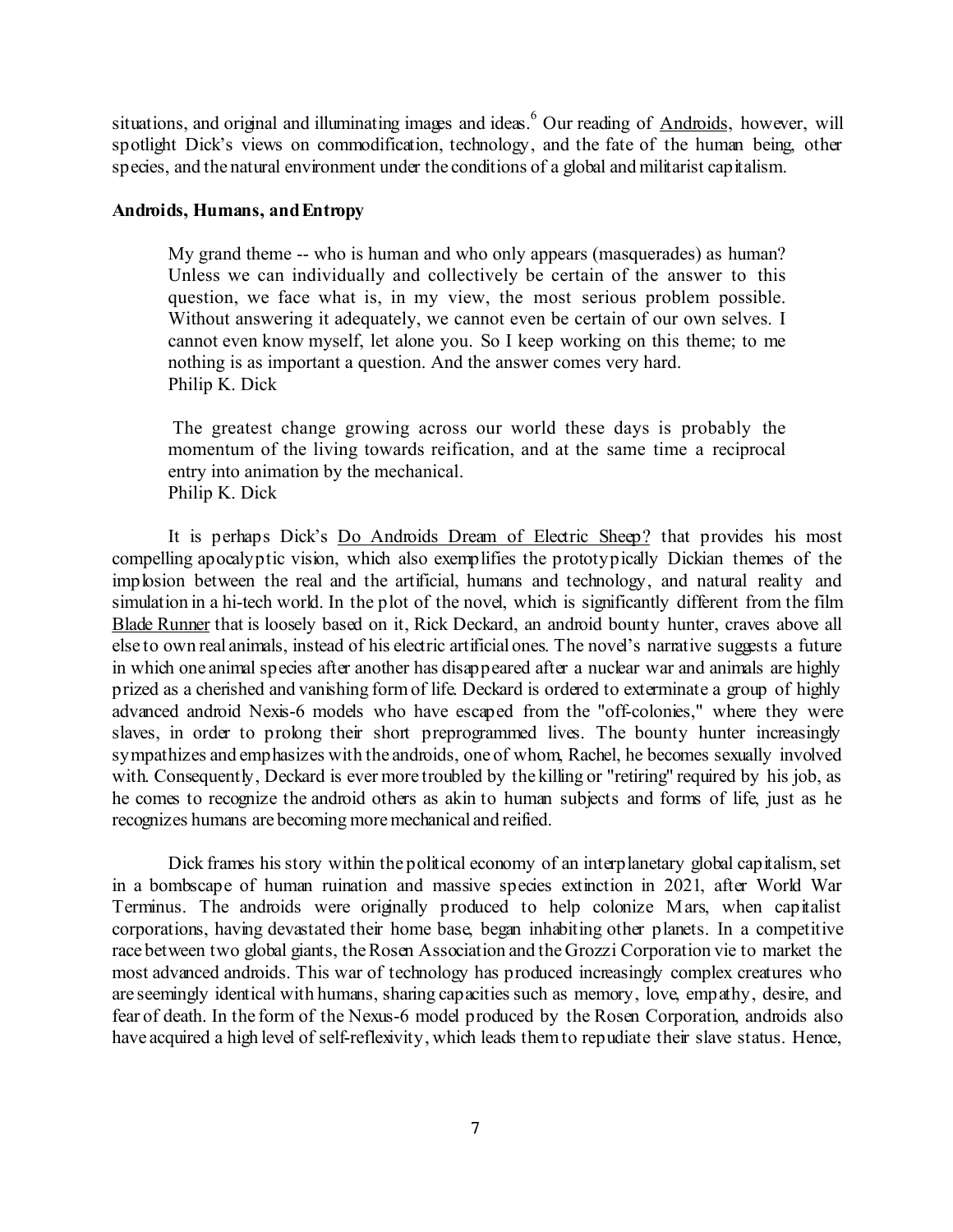as Marx saw in an earlier industrial context, capitalists created their own gravediggers by manufacturing increasingly complex workers who eventually acquire the class consciousness and will to rebel. Thus, Dick provides a futuristic embodiment of Marx's vision of a rebellious proletariat, while underscoring the contradictory logic of capital.

Dick presents a universe of total commodification, such that nothing escapes the nihilistic reduction of market logic and the profit imperative. Colonists who agree to leave earth are given an android as a reward, a bonus which reveals intensification of the commodification of human beings and other forms of life. After the destruction of nature and animals by nuclear holocaust, animals also are commodified, revered as a token of prestige whose market value is closely documented and watched by investors who crave purchase and ownership of animals. Dick thus presents penetrating portraits of a society ruled by obsessive consumption and the fetishism of commodities.

As in many of Dick's novels and stories, the text interrogates what is real and poses the question "What is human"? Rejecting the classic equation of the human being with language and rationality, Dick instead chooses empathy to characterize the human. In the novel, humans are able to enter into empathetic fusion with Mercer, a religious figure who appears when individuals interact with an "empathy box," which creates a quasi-hallucinatory oneness with Mercer and others participating in the experience. A major theme of the story concerns the difficulty in trying to distinguish between what is real and what is a simulation, what is organic and natural, and what is constructed and artificial. The collapse of clear distinctions between the fake and the authentic applies to both animals and human beings in Androids: is it a real animal or an electric model, is it a human being or an android? Even the androids do not really know, since they have simulated lives through implanted memories, and at one point Deckard and his partner Phil Resch, another bounty hunter, begin to doubt whether they too are human or not, as the readers are also left to wonder.

The android bounty hunters administer a test to detect whether an entity is a human or an android, thereby updating the old Turing test to detect artificial from human intelligence. The examination is based, interestingly, on empathy; apparently, human beings are capable of sympathy and compassion for animals and other human beings, while androids lack this capacity. Yet Dick's Androids portrays humans drained of all natural feeling, becoming more controlled by media and society, thus questioning what is left of humanity in a hi-tech world and whether the distinctive features of the human willsurvive. Likewise, Deckard is attracted to the android Rachel and has sex with her, an episode that can be read allegorically as one way of negotiating new relations with technology in a posthuman world. Indeed, the androids are superior in some ways to humans, they are hyperreal humans, realer-than real, better-than-real, thus providing, Dick implies, superior warriors, lovers, workers, intellects, and the like.

In a subplot, John Isidore, a "special," a "chickenhead," retarded by the nuclear fallout, lives alone in an abandoned apartment; most inhabitants of earth have left for the colonies and only the poorest and most desperate remain on earth. Isidore hears another inhabitant play a television in the apartment,shyly goes down to meet her, bringing her a pat of margarine as a present. It is Pris, one of the escaped androids whose leaders, Roy and Irmina Batty, join her the next day, setting up the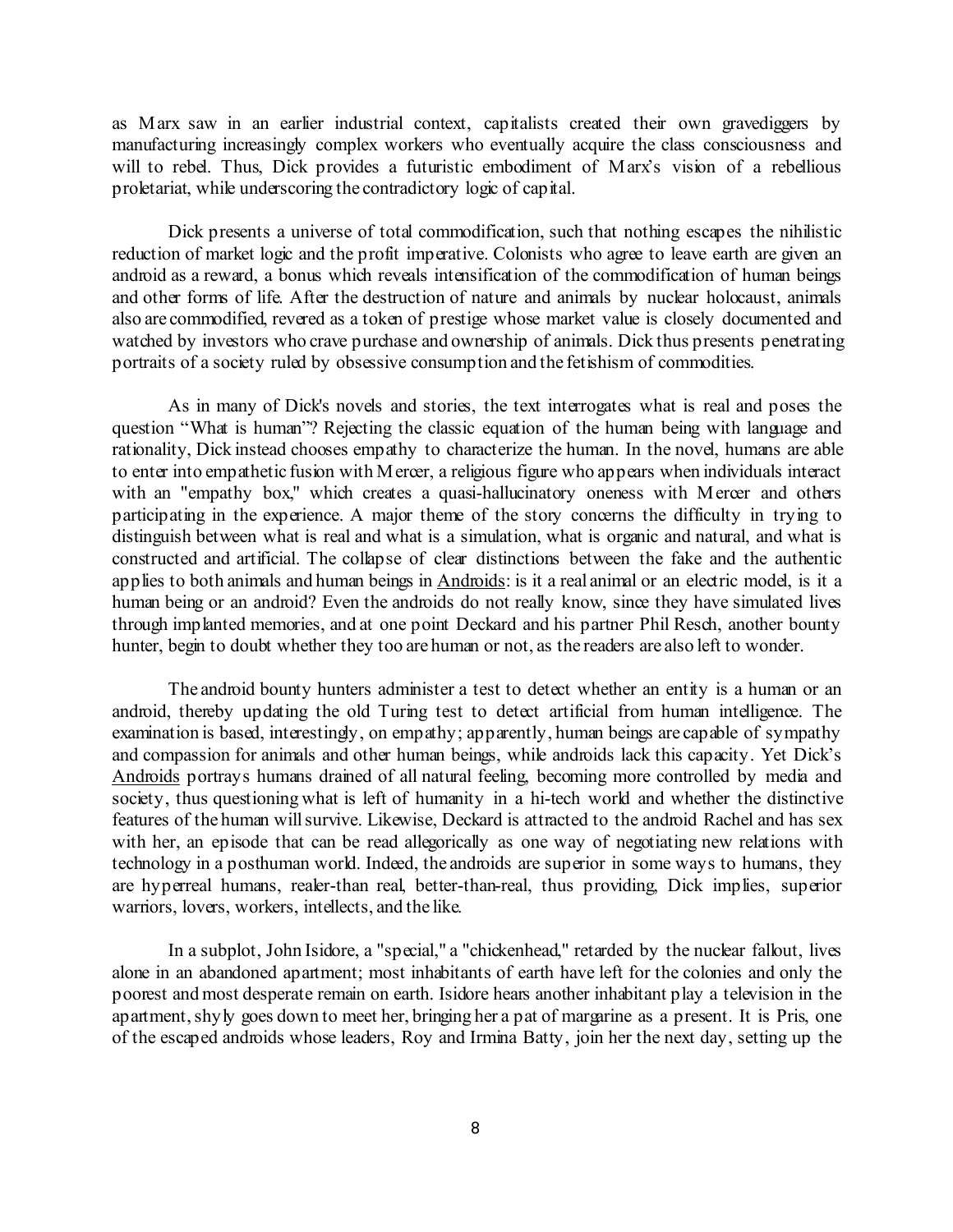eventual showdown with Deckard. The plot structure is typical of Dick's novels that introduce one protagonist, usually an ordinary person thrown into an extraordinary situation, followed by introduction of other, often subhuman, or underclass characters. Then characters in the Dick narrative machine typically encounter extraordinary humans or aliens, like the androids, who often threaten the human race. The characters finally come together in a crisis situation and the resolution of the plot unfolds -- a literary structure taken over by William Gibson and other cyberpunk writers, who, rightly, see Dick as their Godfather.

Yet there is a conservative dimension to the narrative resolution in Androids in which Dick affirms the superiority of humans over other forms of life in their capacity for empathy, and Deckard's white, male, and professional subjectivity is valorized over other participants in the story. Moreover, Deckard returns to his wife and accepts the conventions of heterosexual marriage, consumerism, and bourgeois normality, as Deckard comes to accept hisformer life and returns to his normal routine. Thus, the boundaries that the novel so powerfully deconstructed are resurrected and conservative values and identities are ultimately affirmed.

The film Blade Runner by contrast, directed by Ridley Scott, more radically contests the boundaries between the natural, the artificial, and the human. The film presents Deckard as the film noir individualist detective (whereas he is married and returns to his wife in the novel), and pairs him romantically in an ambiguous relationship with the android Rachel. The bounty hunter is called a "blade runner" in the movie (a term derived from William Burroughs), and Harrison Ford plays the character with world-weary aplomb. In the film, the androids are called "replicants," or "skin jobs", and are described as "more human than human." Whereas Dicks presents his androids as models of inhuman and mechanical beings opposed to the human, in the film the replicants seem to have more fully developed sensibilities and passion for life, as well as strength, cunning, and loyalty to each other, than the human characters.

The stunning visual environment of Blade Runner provides startling images of the postmodern metropolis, drenched in radiation-saturated rain, the debris and refuse of the modern industrial city, and the detitrus of a global and multicultural society. The mis-en-scene is populated with several layers of dense imagery. The sky is filled with high-rise apartments, flaming industrial smokestacks, and hovercraft vehicles, surrounded with neon billboards for global corporations and ads for a new life in the out-colonies. Scott's film deploys the postmodern strategy of pastiche, combining the signs of Dick's SF genre with the voice-over narrative of Deckard, played by Harrison Ford, presented in the style of a film noir detective and variations of the stock characters of the urban crime film appear in the film<sup>7</sup> The replicant Rachel is portrayed as a noir femme fatale who, however, helps Deckard destroy the androids and even leaves with him in a highly ambiguous romance -- a sharp departure fromthe novel where Deckard returns home to his wife and an uneasy reconciliation.

The representations of technology in Blade Runner are extremely interesting. Unlike conservative technophobic films, there is no privileging of nature and the human over technology,<sup>8</sup> and Deckard states at one point: "Replicants are like any other machine. They can be a benefit or a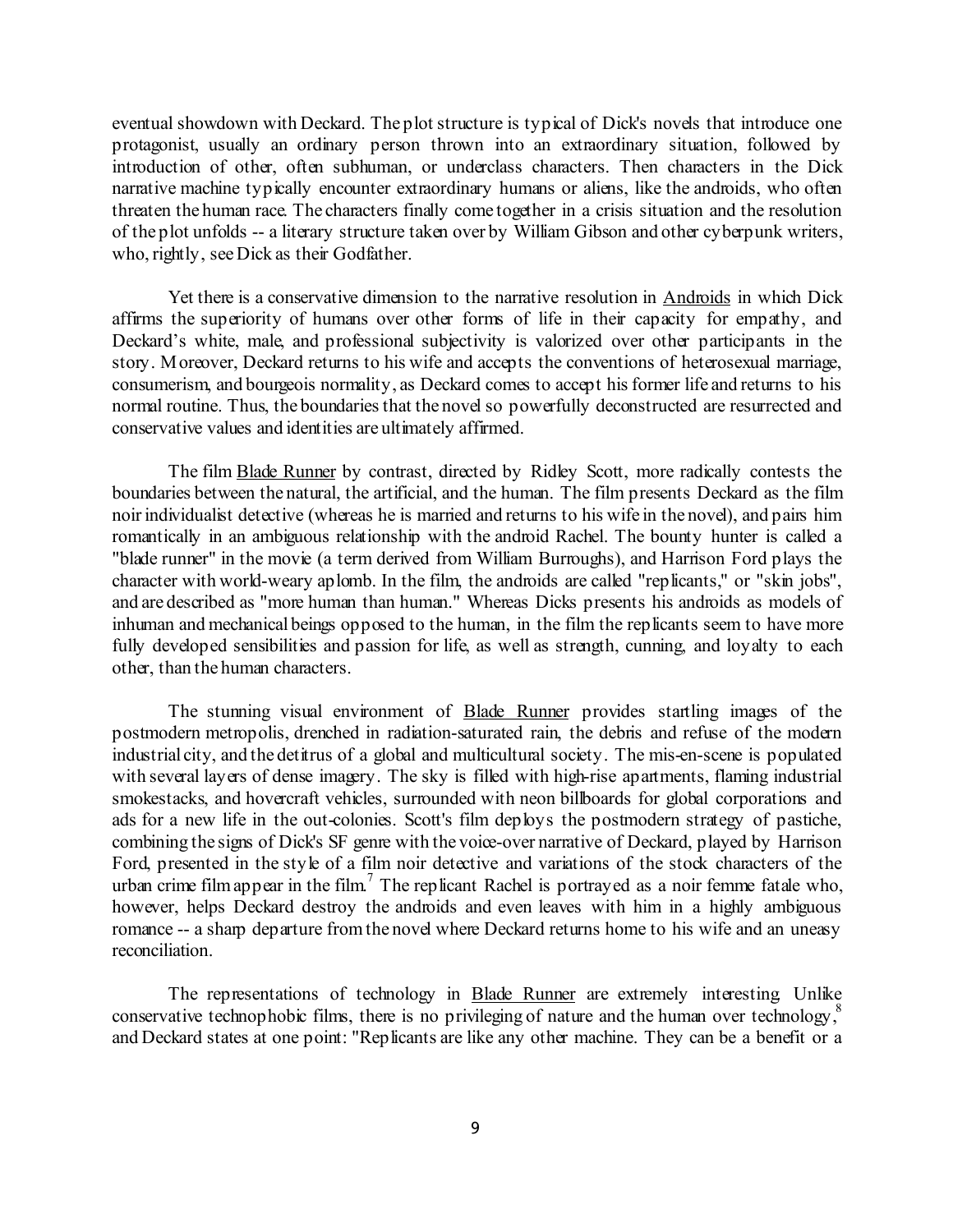hazard." In the film, Deckard comes to sympathize with the replicants and even falls in love with Rachel, while Roy Batty is presented as the most articulate and philosophical figure in the film, expressing a profound love of life, loyalty toward his fellow replicants, and ultimately saves Deckard with whomhe comes to respect and emphasize, even though the bounty hunter is sent to "retire" him.

Blade Runner points to the oppressive core of capitalism which creates technology to exploit human beings and presents figures of rebellion in the form of the replicants who reject their status as pure instruments of commodified labor with limited life spans. The Tyrell Corporation explicitly produces replicants as a pliable work force, including women who are constructed alternately as love-slaves and castrators, pointing to the socially constructed role of women in capitalist patriarchy. Tyrell lives in a high-rise apartment whose neo-Mayan architecture suggests human sacrifice for the entrepreneurial deity and Tyrell is portrayed as a sinister and warped capitalist patriarch.

Most significantly, the film presents humans, machines, institutions, and "reality" itself as socially constructed and thus amenable to reconstruction. Unlike conservative narratives which contrast fixed and unchanging humans with reified technology, Scott's film foregrounds the constructedness of humans and technology, blurs the distinctions, and shows both capable of reconstruction for more socially benevolent purposes. Themajor protagonists -- Deckard and Roy - - ultimately renounce violence and come to empathize with their supposed opposites and enemies.

Proliferating entropy is a major theme of Dick's key works like Androids, which portray the incessant movement from birth to death, adolescence to senescence, order to disorder, and heterogeneity to homogeneity. As the second law of thermodynamics, "entropy" is a natural process; the cosmos, in Dick's terms, inexorably winds down to a state of "kipple." "No one can win against kipple ... except temporarily and may be in one spot... It's a universal principle operating throughout the universe; the entire universe is moving toward a final state of total, absolute kippleization" (1987: 58).

Entropy is indeed the prototypical condition for Dick's futuristic world: cities are decaying; the natural environment is disappearing; the androids' short life spans are winding down; and the unfortunates stranded on earth are deteriorating in mind and body. Entropy is also evident in the "waning of affect," a symptom of postmodern subjectivity for theorists like J.G.Ballard and Fredric Jameson. In advanced stages of "civilization," individuals are so affectless that they have to rely on mechanical supplementation -- via technologies such as a "mood organ" or Dick's "empathy box" -in order to feel. Dick portrays an exhausted human species drained of all feeling and connections with others, and shows androids gaining empathy. He thereby signals a fusion between humans and machines, questions what is left of humanity in a hi-tech world, and calls into doubt the long-term survivability of a human species whose members are losing positive emotional bonds with one another.

Dick's texts suggest that just as individuals can hasten the entropy of their own bodies,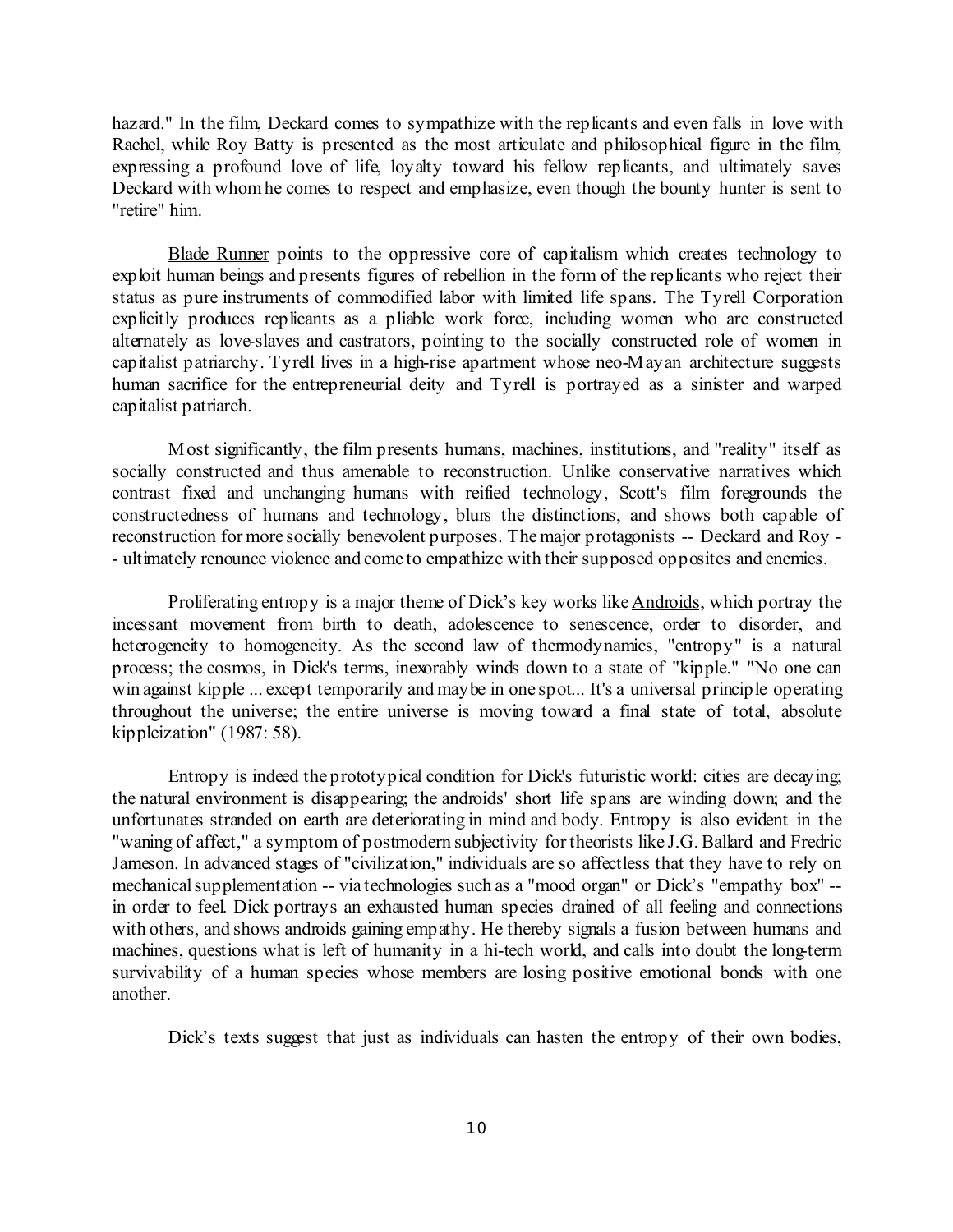social systems can quicken their own decay and that of the natural world. As an energy-devouring, resource-depleting, waste-producing, nonstop-guzzling megamachine of growth and accumulation, advanced capitalism rapidly accelerates entropic breakdown. While Blade Runner changed much in Dick's novel and omitted the themes of the manipulative effects of media culture and religion, it brilliantly captured the look and feel of a hyperintensive global system of production drowning in its own waste. The incessant downpour of toxic rain, the fire-belching smokestacks, the filthy refuse of the ultramodern metropolis, the densely overpopulated city streets and high-rise apartments, the glowing neon-billboards and crisscrossing traffic of hovercraft vehicles, and the detitrus of a multicultural society where even language breaks down into kippled fragments underscore the presence of a dying, nihilistic, technocapitalism.

Blade Runner also adds the ironic touch of metallic blimps moving ponderously across the nuclear-red skies, broadcasting advertisements for the good life in the out-colonies. The underclass denizens -- mostly Asian and hybridized -- live in crowded ghettolike conditions on the ground level, while the remaining upper class dwells in luxurious high-rise apartments, reproducing the classstructure portrayed in Fritz Lang's Metropolis (1927). This futuristic city -- which became the prototype for the universe of cyberpunk -- wasrecognizably Los Angeles, where the film was shot, but it could stand for any global and multicultural city of a postholocaust future, or the aftermath of a collapse of the global economy.

### **Challengesfor a NewMillennium: Toward a Transformative Vision**

"How does one fashion a book of resistance, a book of truth in an empire of falsehood, or a book of rectitude in an empire of vicious lies? How does one do this right in front of the enemy?" Philip K. Dick

In retrospect, Dick can be read as a dystopic visionary of the postmodern adventure in which science and technology are presented as creating new forms of life and eroding boundaries between the human and the technological, the natural and the artificial, bringing about a highly ambiguous posthuman condition. He provides a dialectical foil to the optimistic visions of Star Trek, many of the films of Steven Spielberg, scientists like Carl Sagan, and progress-besotted technocrats. As new media and cybercultures relentlessly alter everyday life, as technologies of progress become weapons of destruction, as amazing virtual technologies, genetic engineering, cloning, and undreamed of technological utopias and nightmares become our fate, Philip K. Dick becomes an essential guide to themore disturbingelements of the postmodern adventure.

Yet dialectical vision requires hope for a better life and the nurturing of emancipatory social transformation. Dick occasionally provides allegorical visions of struggle, resistance, and hope, such as the revolt of the replicants in Androids, but his relentless social criticism should be supplemented by emancipatory visions that articulate both the negative and positive aspects of the contemporary era. There are indeed conflicting potentials in the present social situation. On one hand, postmodern fragmentation and pluralization has taken the differentiating features of modernity into a spiral of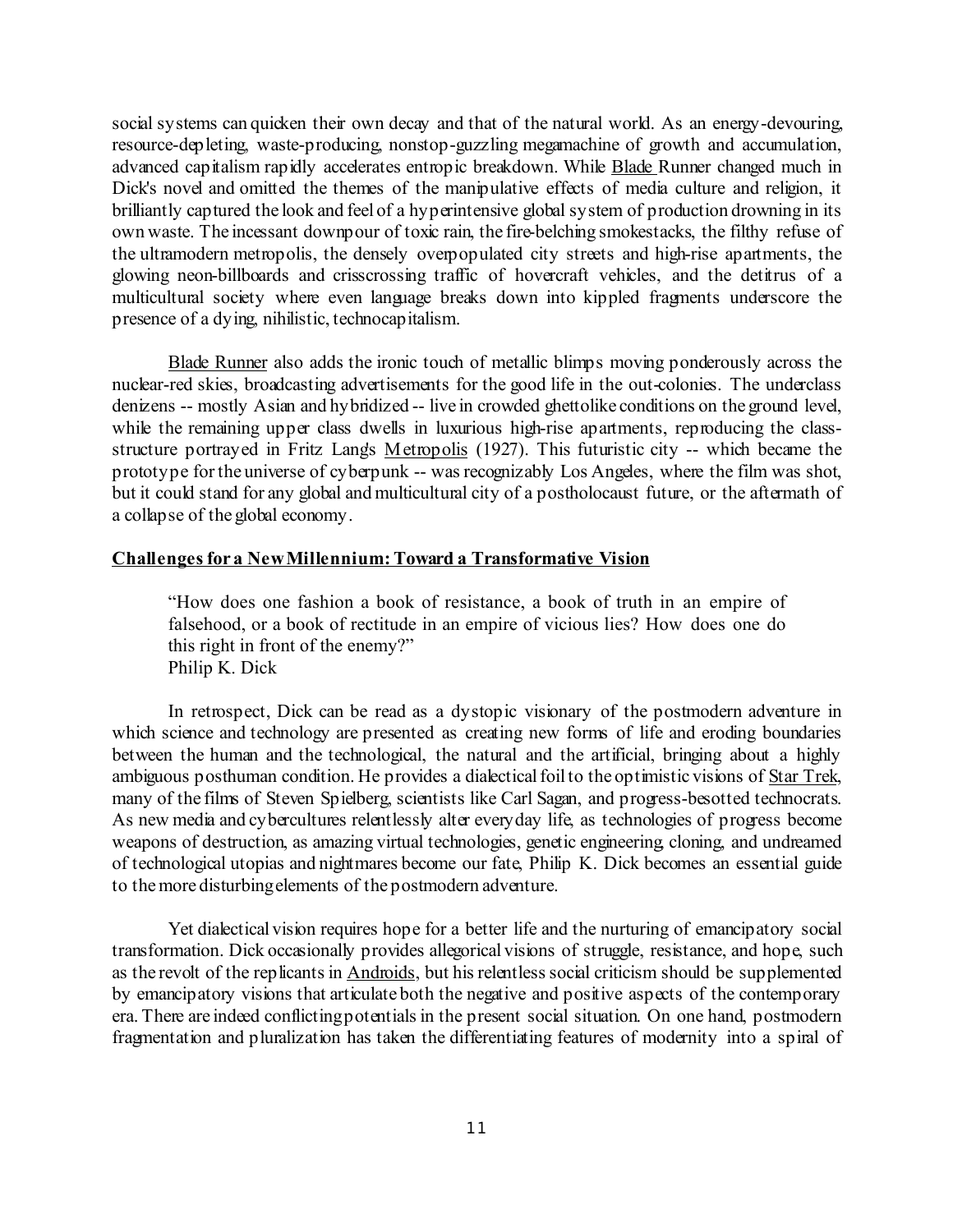otherness and difference, expanding social dissolution and conflict. This form of postmodern fragmentation involves a breaking up of unities (communities, traditions, even national cultures) that once provided resources for identity, were empowering, and enabled individualsto create better lives for themselves. Their disintegration is a loss, yet precisely these unities also contained oppressive features in the form of cultural hierarchies, relations of subordination and domination, and backwardness and chauvinisms of various sorts (as al Qaeda and Jihadic Islamism demonstrates). Postmodern fragmentation thus creates openings for destructive conflicts, as well as cosmopolitan identities and a more pluralized social condition that gives groups and individuals excluded from political and cultural participation expanded opportunities for cultural creation and political involvement.

Thus, crises contain opportunities for progressive change and fragmentation, while creating exciting openings and empowering possibilities, as well as dispiriting and destructive tendencies. What does the near future hold for humankind? Will the human species continue to overpopulate the planet, move toward technocracy, develop violent cultures, produce ever more deadly weapons of mass destruction and terrorism and fall into an Orwellian condition of perennial war? Will contemporary societies exacerbate the already obscene disparities between the rich and poor, advance trends toward global warming, destroy ever-more species, deplete the earth's natural resources, and utterly self-destruct? Will life end apocalyptically through epidemic disease or a nuclear bang, or will there be enough fragments of humanity left to survive for a short time, as in contrastingconditions of drought and flood depicted by Mad Max and Waterworld, before it ends in a pathetic whimper? Will we mutate into cyborgs or bionic beings and live out our lives in spaceships and space stations? Will we make "contact" and be saved by the superior wisdom and technologies of space aliens, or will they devour us as resources for their megamachines? Or will we learn to harmonize our advanced technological society with the natural world and take on responsible roles as stewards of the earth?

The greatest adventure ever faced by the human species is staring us right in the face: can we use our advanced intelligence and technologies toward constructive rather than destructive ends? Can we learn to live together on this planet? Can we diversify and unify? Can we regain respect and reverence for life? And can we create global solutions to problems like environmental crisis, species depletion, terrorism, and destructive technologies, or willthe human species self-destruct in violence and war, while destroying the earth in the process?

The survival of the human species requires imagination, insight, and political will, and thus needs to draw on the resources of our most critical and illuminating cultural and theoretical heritage. We have argued in this article that the dystopic science fiction of Philip K. Dick can help nourish vision and imagination, but maintain that we need to combine literary vision with critical social theory and radical democratic politics to adequately engage the problems of the present and to meet the challenges of the future (Best and Kellner 2001).

The next few generations hold the fate of the evolution of alllife on earth in their hands. The window of opportunity is closing, and the postmodern adventure holds more promise, more danger,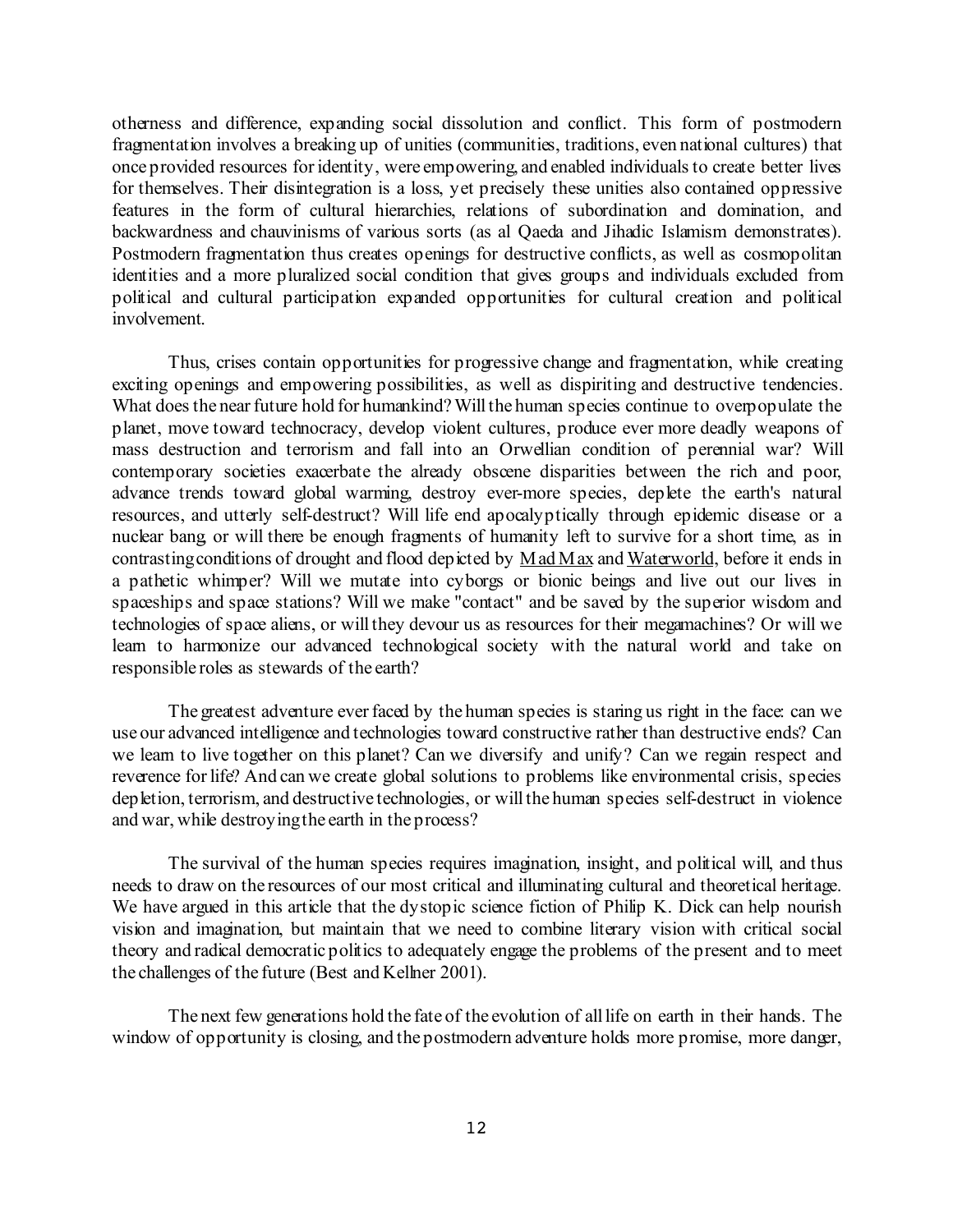and more surreality than any previous adventure known to humanity. We must seek possibilities in the present to move toward a better future. The postmodern adventure is just beginning and alternative futures unfold all around us. Western societies inhabit a historically unique terrain between the modern and the postmodern and we need a variety of theoretical and political perspectives to make sense of the momentous changes that are now occurring. In the Third Millennium, the choices agents make will determine whether the adventure of evolution itself will continue in creative ways on this planet, producing ever more biodiversity or collapsing into the sixth and perhaps final extinction crisis in the history of the earth (see Leakey and Lewin 1996).

As science, technology, and capitalism continue to coevolve into an ever denser global network, the ultimate question is whether the human species can reshape the driving forces of change to harmonize social with natural evolution, such that diversity and complexity grow in both spheres. Or will current developments produce intensified war and destruction, the death of the human, the despoliation of the earth, and even the demise of all complex life? Neither option is preordained, both are possible futures, and this tension and ambiguity itself is a core feature of the postmodern adventure.

## **References**

Best, Steven and Douglas Kellner (2001) The Postmodern Adventure. Science Technology, and Cultural Studies at theThird Millennium. New York and London: Guilford and Routledge, 2001).

Bruno, Giuliana (1990) "Ramble City: Postmodernism and Blade Runner," in Annette Kuhn, Alien Visions. New York: 183-195.

Dick, Philip K. (1968) Do Androids Dream of Electric Sheep? New York: Ballantine Books.

Dick, Philip K. (1987a) "The Gun" and "Autofac" in The Short Happy Life of the Brown Oxford, Vol. 1 of Collected Short Stories of Philip K. Dick. New York: Citadel.

Dick, Philip K. (1987b) "The Minority Report" in The Minority Report, Vol. 4 of Collected Short Stories of Philip K. Dick. New York: Citadel.

Edwards, Paul (1996) The Closed World. Computers and the Politics of Discourse in Cold War America. Cambridge,

Mass.: The MIT Press.

Ellison, Harlan (1972) Again, Dangerous Visions. New York: Doubleday.

Hayles, N. Katherine (1999) How We Became Posthuman: Virtual Bodies in Cybernetics, Literature, and Informatics. Ithaca: Cornell University Press.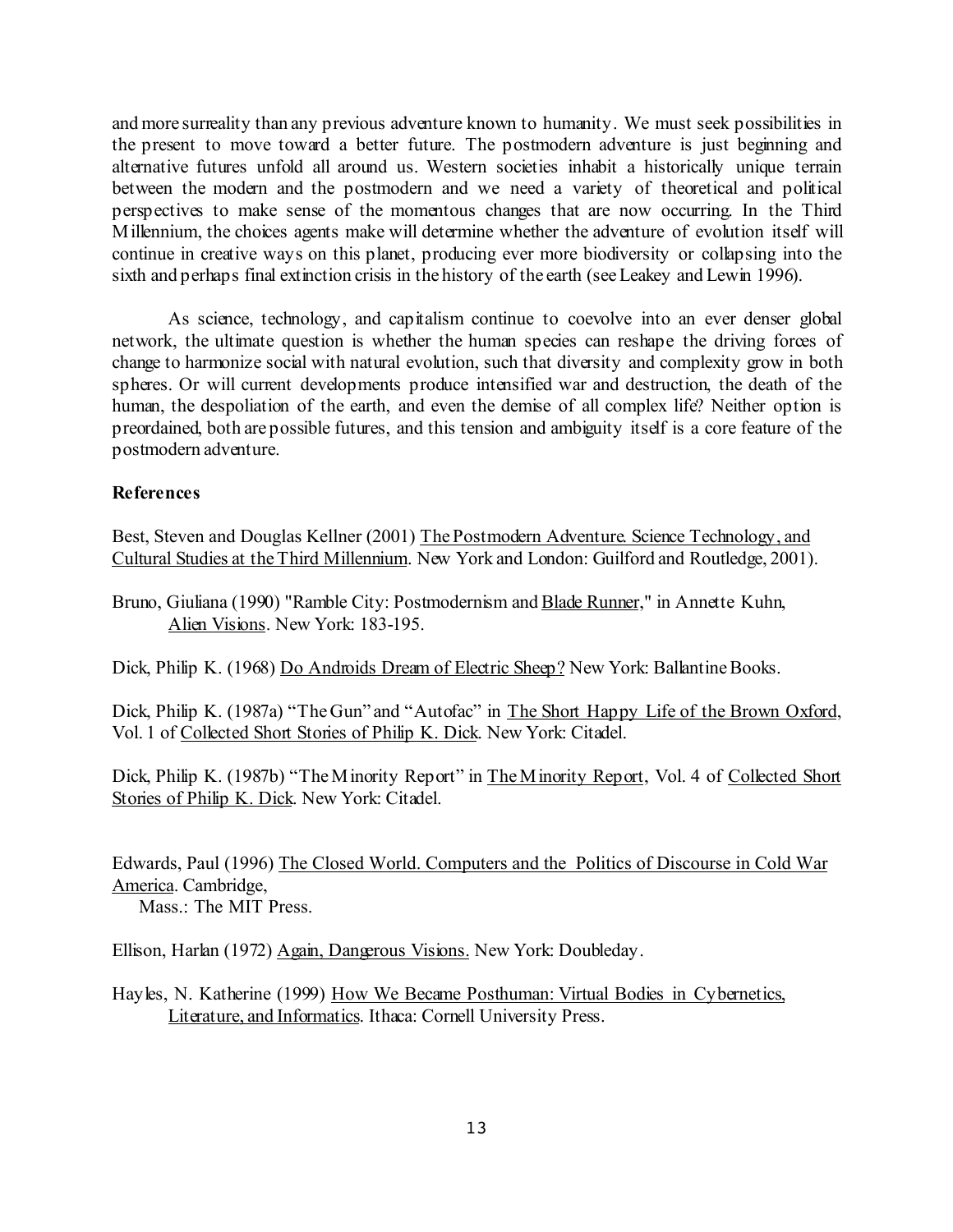Horkheimer, Max and Theodor Adorno (1972) Dialectic of Enlightenment. New York: Continuum.

Kellner, Douglas (1995) Media Culture. Cultural Studies, Identity and Politics Between the Modern and the Postmodern. London and New York: Routledge.

Kellner, Douglas and Michael Ryan (1988) Camera Politica: The Politics and Ideology of Contemporary Hollywood Film. Bloomington: Indiana University Press.

Kerman, Judith B. (1997), ed., Retrofitting Blade Runner. Bowling Green, Ohio: Popular Press.

Leakey, Richard and Roger Lewin (1996) The Sixth Great Extinction: Patterns of Life and the Future of Humankind. New York: Doubleday.

- Lyotard, Jean Francois (1984) The Postmodern Condition. Minneapolis: University of Minnesota Press.
- McCaffery, Larry (1991) Storming the Reality Studio. Durham and London: Duke University Press.

Sutin, Lawrence (1989) Divine Invasions. A Life of Philip K. Dick. New York: Harmony Books.

Sutin, Lawrence (1995), editor The Shifting Realities of Philip K. Dick: Selected Literary and Philosophical Writings. New York: Vintage Books.

# **Notes**

 $<sup>1</sup>$  This text is an expansion of our study of Philip K. Dick in</sup> The Postmodern Adventure: Science Technology, and Cultural Studies at the Third Millennium (2001).

2. Horkheimer and Adorno in Dialectic of Enlightenment (1972 [1947]) argue that science, technology, culture, and rationality are turning into their opposites in contemporary totalitarian societies, that supposed instruments of emancipation and progress are becoming forces of domination and regression. In regard to the new information and biotechnologies, we argue that positive and negative features are intertwined and that thus the phenomena are highly ambivalent (seeBest and Kellner 2001).

<sup>3</sup> On cyberpunk, see McCaffery 1991 and Kellner 1995, Chapter Nine.

4. Dick published 80 stories and thirteen novels from 1951-1958 (Sutin 1989: 85), an intensity